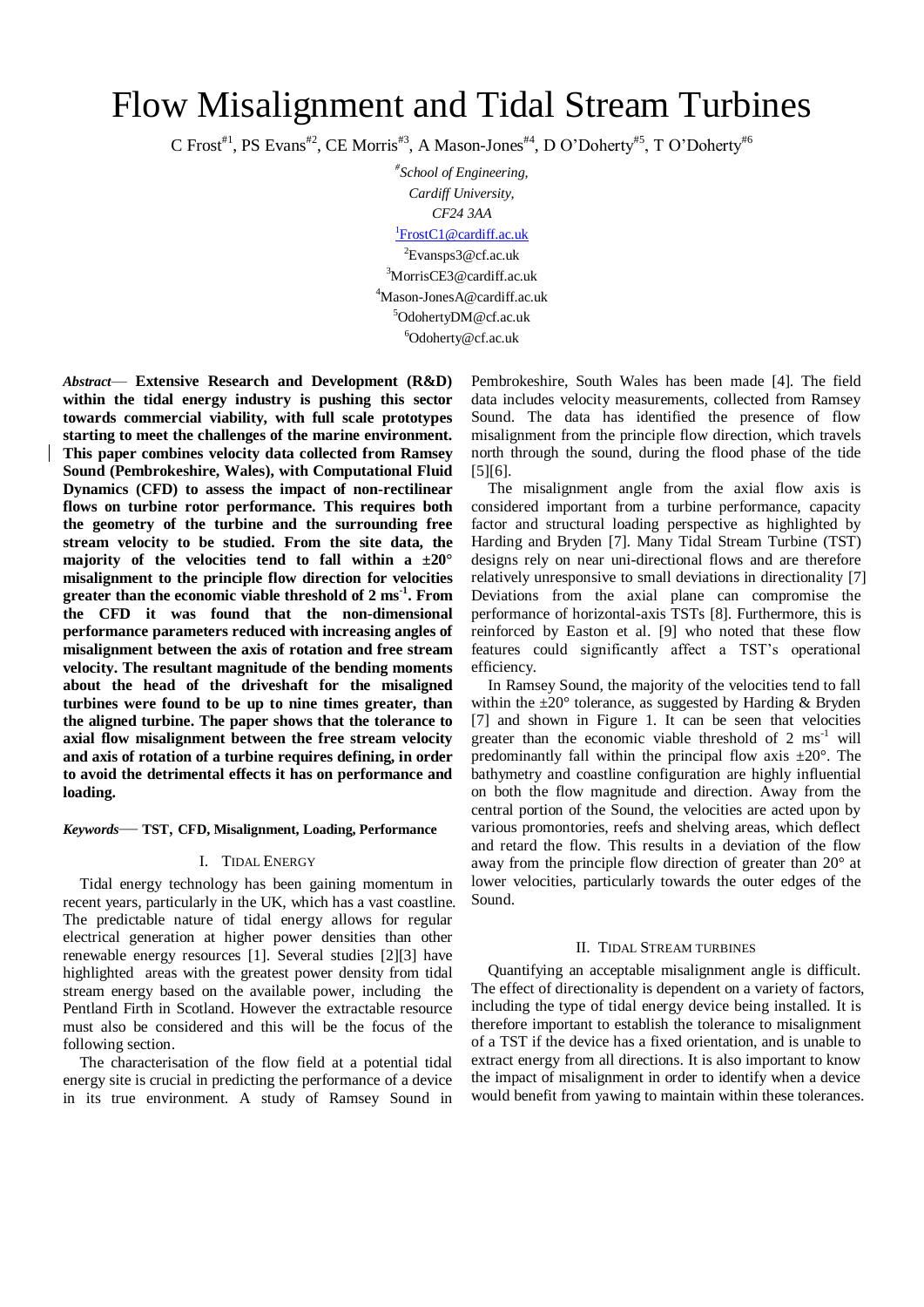Of the numerous devices in development at the European Marine Energy Centre, EMEC [10] and other development sites across the UK, the majority of TSTs, can be separated into two groups. The first group of devices includes those devices which have a fixed direction that depend on the tides bi-directionality (ebb flow direction at 180° from flood flow direction) to generate on both phases of the tide; these include such devices as MCT – Seagen and OpenHydro. The second group include a yaw mechanism which allows the rotating plane of the turbine to be maintained perpendicular to the flow; such devices include Alstom and TEL Ltd devices [10].



Average flow direction from principal axis over 15 m TST swept area (°) Figure 1. Plots of average velocity magnitude (resultant of  $\bar{u}$ ,  $\bar{v}$  velocity components) over a 15 m TST swept area along transects  $T1 - T3$  as a function of the average incident flow angle during peak flood [4].

In both these cases the issue of axial flow misalignment must be considered. For the former of these two groups, they have other systems in place such as 180° pitching of the blades and drive trains designed to operate with thrust loads onto the shaft as well as loads pulling the rotor off the shaft. It is however necessary to know how varying angles of axial flow misalignment will impact its performance. The same study is necessary for the latter group also as it may not be economically justifiable or possible to actively track the incoming flow and align the turbine perpendicular to it continuously. Whilst yawing can be utilised to counter some misalignment it must be recognised that it is limited. Actively tracking a rapidly varying misalignment is both economically and mechanically unlikely.

The aim of this work therefore is to inform the sector and device designers of this potential issue and make recommendations based on numerical modelling of various misalignment scenarios. This will be done by characterising the performance of a TST, for various angles of axial flow misalignment. From the results shown in Figure 1 and previous work [4][11] a 20̊ tolerance was set for the misalignment at the boundaries of the CFD models. This agrees with other site data as found by Harding & Bryden [12]. The non-dimensional performance characteristics, resultant bending moments and the angle at which they act for a 10m diameter TST were determined. Both the experimental model at lab scale, the CFD model at lab scale and the full scale CFD model (10m diameter) have strong agreement of their nondimensional performance characteristics as shown from

previous work [13]. This previous work provides confidence, in the performance characteristics, for uniform and profiled flow in an aligned turbine case. Characterisation of the performance was determined using ANSYS CFX at 10° increments from the 0°, aligned turbine, up to 20° misalignment. The sign convention for the angle of misalignment along with the turbine and support structure used in this study can be seen in Figure 2. Only the positive angles of misalignment have been considered in this paper.

## III. NUMERICAL MODEL

The support structure was formed from a tripod supporting the central load bearing stanchion as can be seen in Figure 2. The turbine's axis of rotation was aligned to the centre of the rotational domain and the geometry fell within its boundaries so as to avoid blockage effects from the side walls. The geometry specifications for the turbine are given in Table 1. The turbine has been modified from previous studies to enhance performance at the root of the blade by removing the previous pin connection and blending the blade with the hub. The turbine was expected to have similar non-dimensional performance characteristics to the well documented geometry of the previous turbine [11][13] .



Figure 2. TST and support structure with misalignment sign convention

The rotational axis of the turbine and the central axis of the rotational domain were axially aligned in all cases and were maintained parallel to the horizontal plane of the domain, 15m above the seabed and 45m below the top surface of the domain. The axis was then rotated about the centre of the stanchion, to produce the misaligned cases, as can be seen in Figure 2.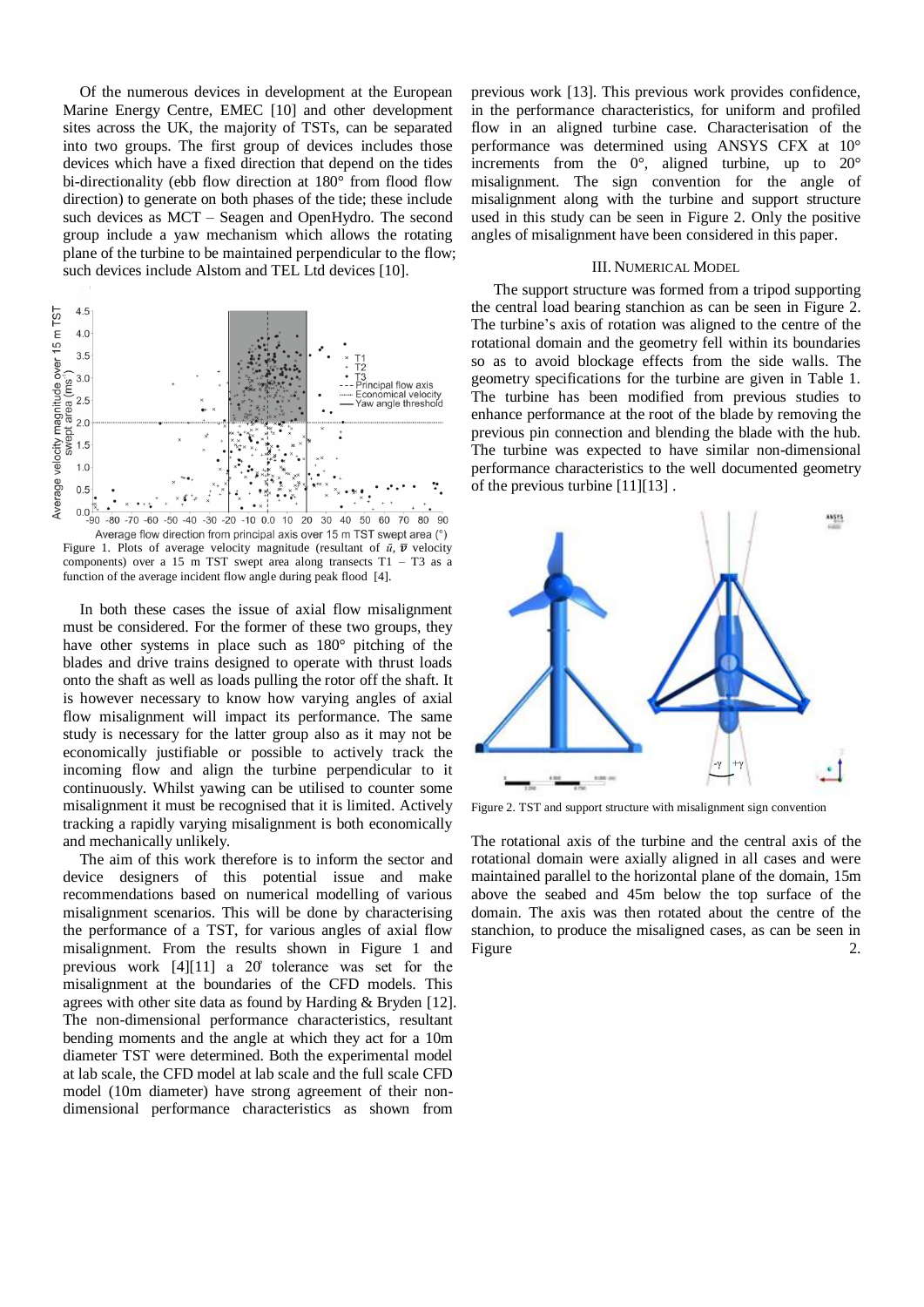TABLE I. TURBINE GEOMETRY

| <b>Turbine Specification:</b> | Value:             |
|-------------------------------|--------------------|
| Turbine diameter (D)          | 10(m)              |
| Hub diameter                  | 1.8(m)             |
| Blade profile                 | Wortmann FX 63-137 |
| Blade twist (root to tip)     | 33 $(°)$           |
| Optimum blade pitch           | $6(^\circ)$        |
| Stanchion diameter            | 1.8(m)             |
| Nacelle diameter              | 2.6(m)             |
| Tower width                   | 15(m)              |
| Tower height                  | 15(m)              |
|                               |                    |

The total number of elements in the domains reached circa 9 million tetrahedral elements. Specific concentration of the mesh was applied about the tips of the blades, the blade root and hub as well as within the rotational domain of the turbine. The sea domain consisted of 7 million elements and the rotating domain 2 million elements. These mesh parameters were maintained for all cases of misalignment.

From the results, the non-dimensional performance characteristics and Tip Speed Ratio (TSR) could be determined using equations  $1-4$  for coefficient of power  $C_{P}$ , coefficient of Torque  $C_{\theta}$ , coefficient of Thrust  $C_T$ , and TSR respectively as defined by Mason-Jones, et al [15].

$$
C_P = \frac{r\omega}{1/2\rho A V^3} \tag{1}
$$

$$
C_{\theta} = \frac{T}{1/2\rho A R V^2}
$$
\n
$$
C_T = \frac{F}{1/2\rho A V^2}
$$
\n(2)

$$
C_T = \frac{r}{1/\rho A V^2}
$$
 (3)  
TSR =  $\frac{\omega R}{V}$  (4)



Figure 3 Axis about which the bending moments are taken. Figure 4. C<sub>P</sub> against TSR for turbine misalignments

Previous work [13][14] looked at the effect of clearance between a stanchion and the turbine on the shaft bending moments of a turbine. The bending moments are calculated by taking the torques about the x and y axis of the turbine, as seen in Figure 3.

#### IV.RESULTS

The data output from ANSYS CFX was post processed in order to obtain the direct torque, thrust and bending moments for each of the blades and the hub. These were then used to calculate the performance characteristics,  $C_{P}$ ,  $C_{T}$  and  $C_{\theta}$ against TSR using equations 1-4. The same area and free stream velocity were used to calculate the non-dimensional performance characteristics of the misaligned turbines as for the aligned turbine. This was done to make the results comparable, even though the theoretical maximum power will have changed as the projected area of the turbine has changed to an ellipse. Resultant magnitude of bending moments and angle at which these moments act were also calculated.

Figure 4 shows the  $C_P$  of an aligned TST against axial misalignments of  $\gamma$ = +10° and +20° for increasing Tip Speed Ratios (TSRs). The aligned turbine has a peak  $C<sub>P</sub>$  of 0.43, at a TSR of 3.6 and hits freewheeling at a TSR of approximately 6.8. The 10° misaligned turbine has a very similar performance up to a TSR of about 2, after which the performance curve begins to diverge slightly to a lower peak  $C_{P}$  of 0.40 at a slightly lower TSR of 3.5, the 10 $^{\circ}$  misaligned turbine reaches freewheeling at a TSR of 6.7, slightly lower than the aligned turbine. The final sets of points on the curve are from the 20° misaligned turbine and show significant differences. Whilst up to a TSR of 2 the points appear to match the aligned and 10° cases, after this point the 20° curve diverges significantly, the peak  $C_P$  value of 0.32 now occurring at a lower TSR of 3. These significant changes in the  $C_P$  between the aligned case,  $10^{\circ}$  misaligned case and the 20° misaligned case shows there is a non-linear relation between the effects of misalignment and the turbine performance. This is supported by considering the percentage drop in  $C_P$  performance, at peak power for the aligned turbine (TSR=3.6) there is a 7.5% drop in performance to the  $10^{\circ}$ misaligned case, however from the aligned to the 20° misaligned case there is a  $29\%$  drop in  $C_{P}$  performance. The  $drop$  in  $C<sub>P</sub>$  between the aligned case and both misaligned cases was expected. The percentage change in peak power between 10° and 20° misalignment and the aligned case shows it is not

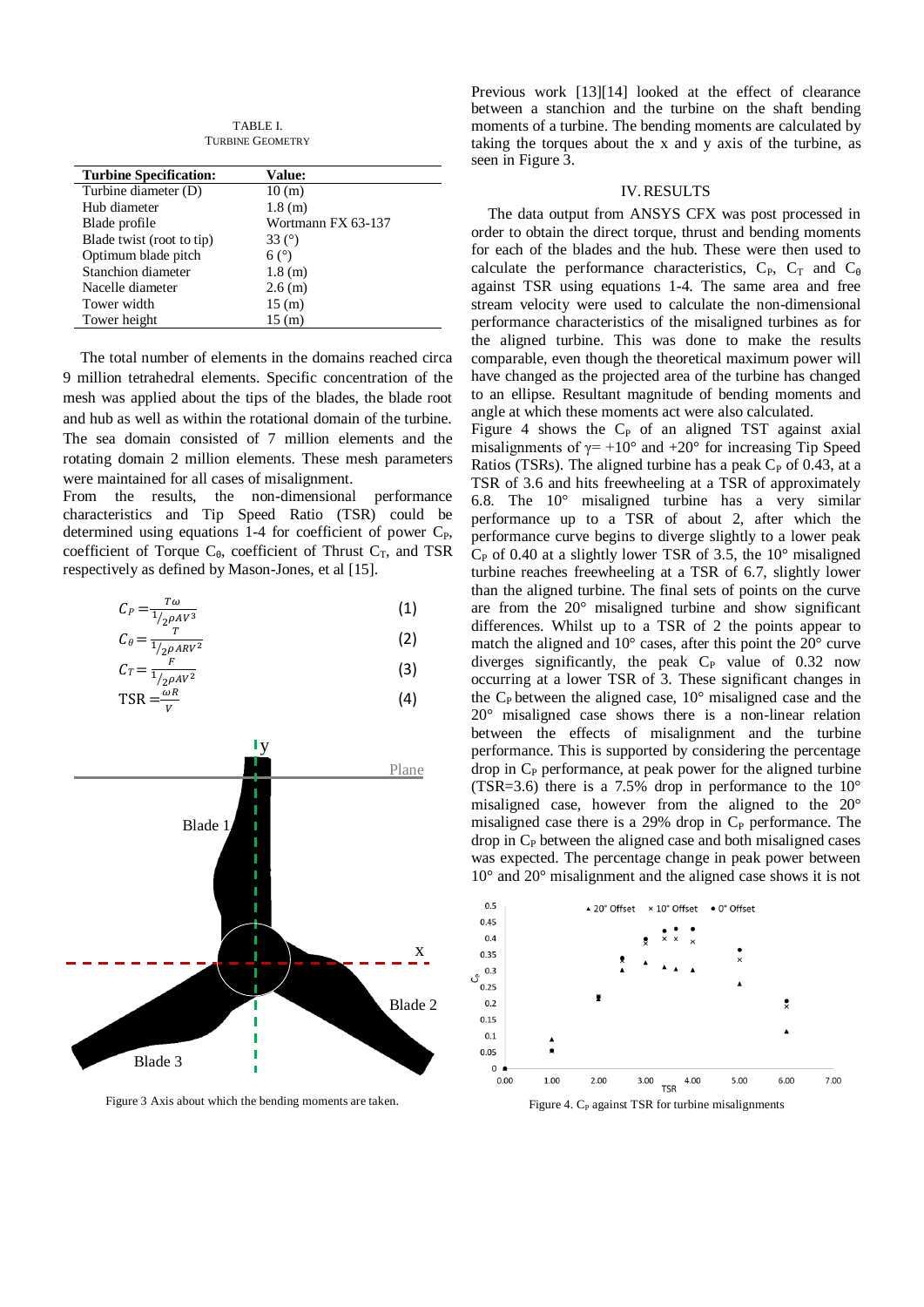a linear relationship. The 20° misalignment curve appears to have become truncated with a much flatter peak. In addition the 20° misaligned turbines reach freewheeling at a lower TSR than both the aligned turbine and the 10° misaligned turbine. The aligned and 10° misaligned turbines reach freewheeling at a TSR of 6.8, whilst the 20° misaligned reaches freewheeling at a TSR of 6.5.



Figure 5 shows the  $C_T$ , acting on the rotor against TSR for the three cases. It can be observed that the greatest  $C_T$  values occur in the aligned case with peak  $C_T$  of 0.85 occurring at a TSR of 4. The  $C_T$  of the 10° misaligned case peaks at a higher TSR of 5 with a value of 0.78 whilst the 20° misaligned case also peaks at a TSR of 5 but at a significantly lower value of 0.70. In addition to the latter and lower curve, the 20° misaligned turbine also has a drop in thrust between a TSR of 3 and 4. The percentage drop in peak thrust for the aligned case is similar to the percentage drop seen in  $C_{P}$ . The 10° misaligned turbine is 9% lower and the 20° misaligned turbine is 24.5% lower than the aligned turbine. The shape of the curves however does remain similar with a slight dip in the 20° misaligned case, between a TSR of 3 and 4.



Figure 6.  $C_{\theta}$  against TSR for turbine misalignment

Figure 6 has a comparison of the coefficient of torque,  $C_{\theta}$  for the three cases. The aligned turbine has a peak  $C_{\theta}$  at TSR of 2.5, with a value of 0.136. For the 10° misaligned turbine there is a 3% drop in performance at peak  $C_{\theta}$  which remains near TSR of 2.5, the  $C_{\theta}$  value is now 0.132. There is an 11% drop between the aligned turbine and 20° misaligned turbine; with a  $C_\theta$  value of 0.121. The curves do not diverge until close to the peak with the 20° case peaking lower than the others, the general shapes of the curves are very similar overall.

Figure 7 shows the magnitude of resultant bending moments which was taken about the head of the driveshaft ie the rotor end. As can clearly be seen, in this blade orientation with blade 1 at top dead centre TDC, there is a significant increase in the bending moment with the inclusion of axial misalignment. The aligned turbine experiences a peak bending moment of 16 kNm at a TSR of 3. This agrees with previous work [16] whilst the bending moment for the 10° misaligned turbine peaks at a TSR of 5 with a magnitude of 80 kNm. The bending moment for the 20° misaligned turbine also peaks at a TSR of 5, with a significantly higher magnitude of 150 kNm. These extreme increases in the magnitude of resultant bending moment are of concern and need further discussion. The pattern in the magnitude initially shows an increase in magnitude as the TSR increases, however the figure then shows a dip in magnitude for the 20° misaligned turbine as it increases to a TSR of 4. The 20° misaligned turbine then rapidly rises to a peak bending moment of 150 kNm at a TSR of 5, before receding again. The same pattern applies to the 10° misaligned turbine however the drop is less prominent at TSR of 4 and the rise to peak less at a TSR of 5.<br> $160$ 



Figure 7. Resultant magnitude of bending moment about the driveshaft of the turbine against TSR for turbine misalignments

Figure 8 shows the angle at which the resultant bending moment is acting; lines have been included to help follow the trend. It can be seen that there are similarities between the two misaligned turbine cases. However without further transient data to see the effect of blade position as well, it is difficult to pick out the correlation to increasing the TSR and therefore further work to determine the relationship between angle of acting bending moment and misalignment is required.<br> $\rightarrow$ -20° 0ffset  $\rightarrow$ -10° 0ffset  $\rightarrow$ -0° 0ffset



Figure 8. Angle of acting bending moment about the drive shaft of the turbine against TSR for turbine misalignment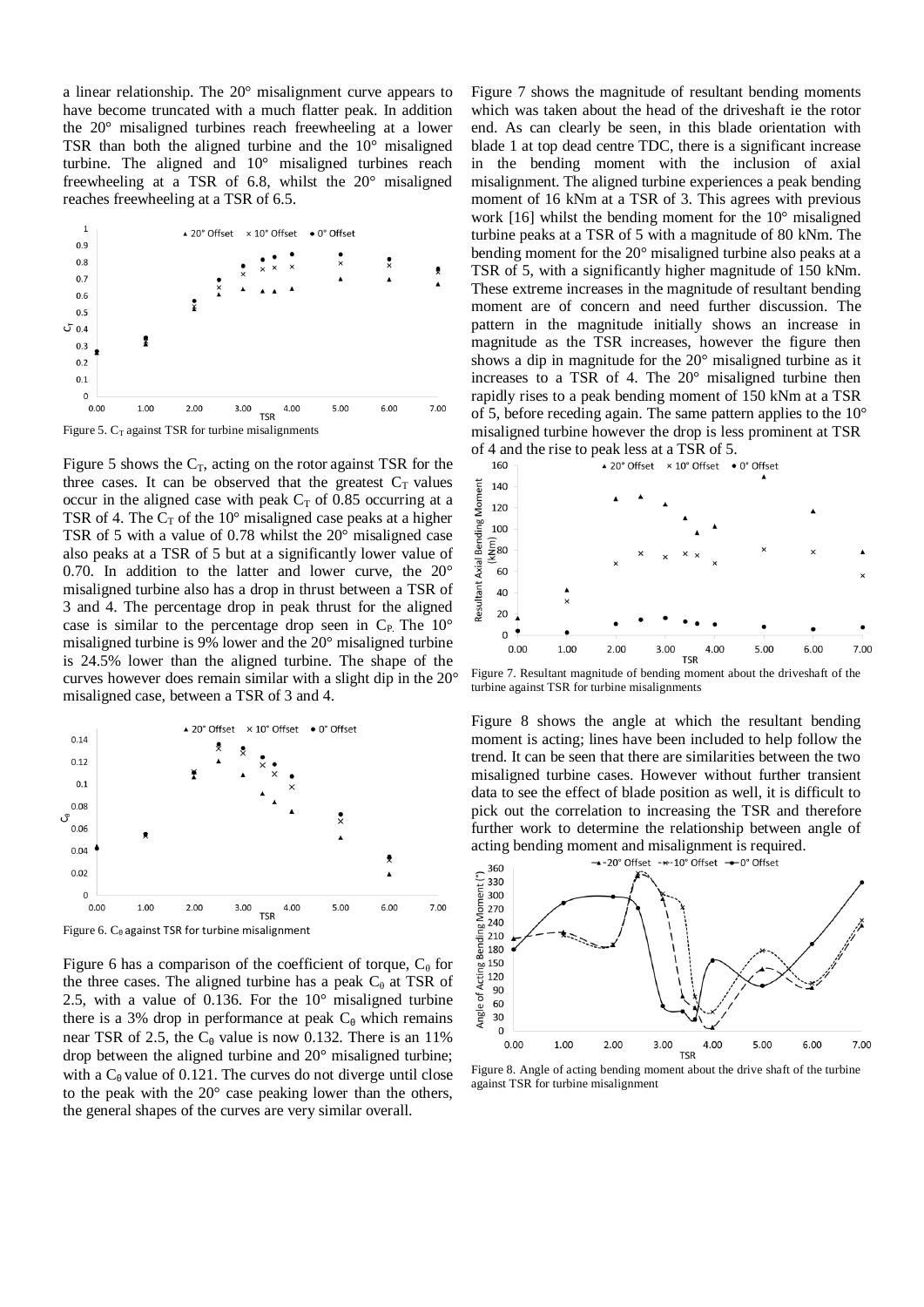Figure 9 shows the pressure contours about Blade1 for three TSR values and various angles of turbine misalignment. The

## V. DISCUSSION

plane on which these pressure contours were taken is shown in Figure 3. What is shown from these plots is that the breakdown of the pressure contours near the tip of the blade occurs as the relative velocity at the tips of the turbine blades increases. The contours for a TSR of 2 are all very similar with a high pressure region on the front face of the blade (the bottom face in Figure 9) and a low pressure region on the back face of the blade. There is a slight change however as the TSR increases to 3.65, which is close to peak power. It can now be seen that a low pressure region has begun to form on the front face of the blade. The low pressure region is small for the aligned and 10° misaligned turbines, but is considerably larger for the 20° misaligned turbine. As the turbines approach freewheeling, the low pressure region on the front edge of the blade can be seen to have increased significantly. The greater the angle of misalignment and larger the low pressure region becomes as it approaches the leading edge of the turbine.

The performance characteristics for the aligned turbine are in close agreement with previous studies [11][13]. The effect of misalignment on the performance characteristics of the turbine are significant, however the relationship does not appear to be linear. The detrimental effects of misalignment increase considerably, between 10° and 20° turbine misalignments. Whilst an increase in misalignment was expected to cause detrimental effects to performance the relationship appears to be non-linear, however further angles of misalignment will be required to characterise the relationship for this turbine. The peak  $C_{P}$  is reduced with increasing turbine misalignment and the curve is shifted to the left, peaking at a lower TSR. The reason for this reduction in  $C_\theta$  and thus  $C_\theta$ , is due to the blades' relative angle of attack. At TSRs below 2.5 the effect of the relative angle of attack is not sufficiently noticeable thus the non-dimensional performance curves are similar. The 20° misaligned turbine reaches its stall point at a lower TSR than the 10° misaligned or aligned turbine causing the deviation in  $C_{\theta}$  and  $C_{\theta}$  to occur at TSR above 2.5. This is shown to be the case from Figure 9, however further investigation is required to look at the performance of the blades throughout their



Figure 9. Pressure contours around Blade 1 at 4.5m above the axis of rotation.